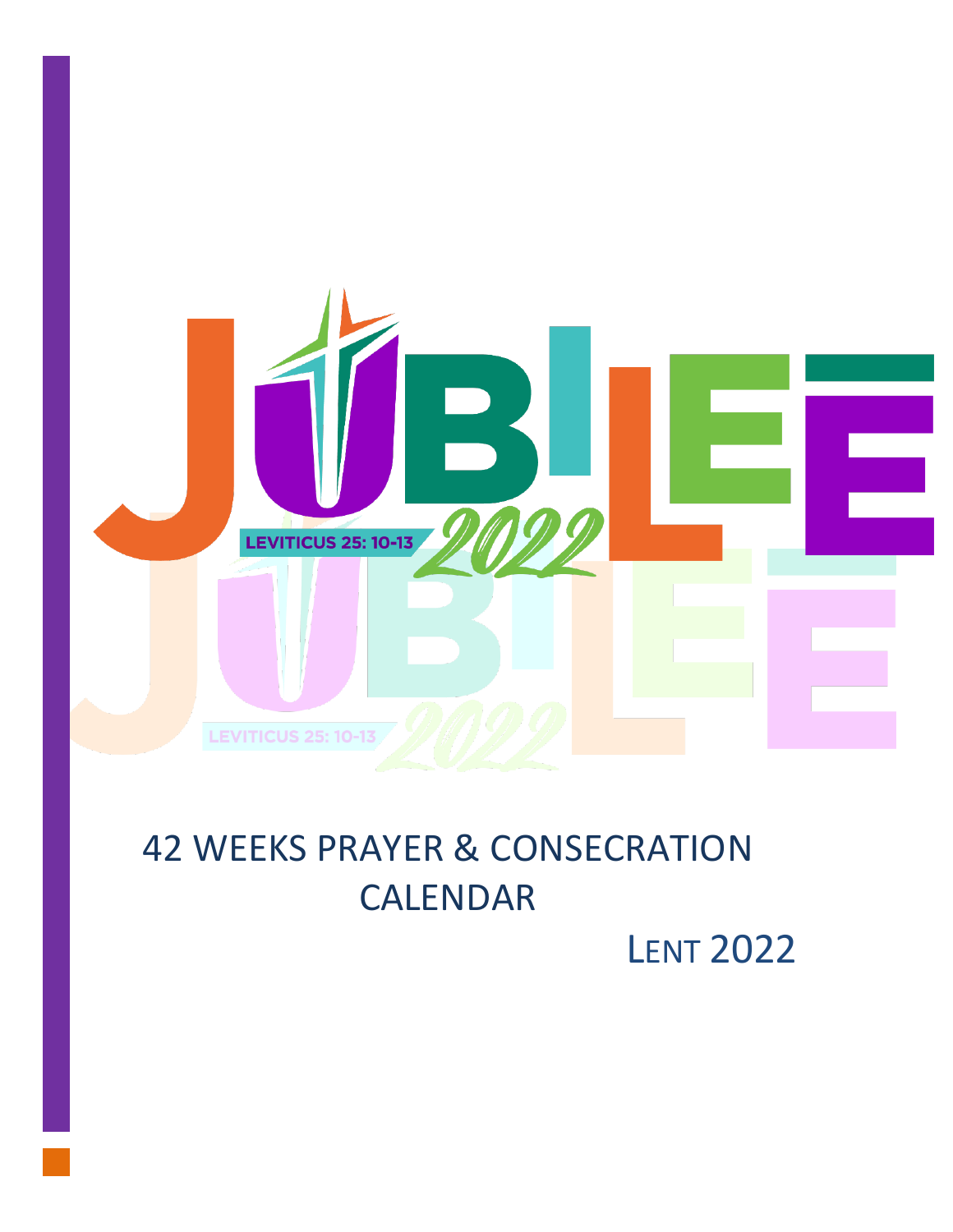## **Jubilee Theme Scripture**

**Leviticus 25:10-13 (NIV): " <sup>10</sup>** Consecrate the fiftieth year and proclaim liberty throughout the land to all its inhabitants. It shall be a jubilee for you; each of you is to return to your family property and to your own clan. **<sup>11</sup>** The fiftieth year shall be a jubilee for you; do not sow and do not reap what grows of itself or harvest the untended vines. **<sup>12</sup>** For it is a jubilee and is to be holy for you; eat only what is taken directly from the fields.**<sup>13</sup>** In this Year of Jubilee everyone is to return to their own property."

## **Providing the C.U.R.E. For Christ in a Year of Jubilee**

- **Consecration- dedicate the entire year (claim and speak it)**
- **U**nification- "return to your family"
- **Recalibration- The purpose of the debt cancelation was to reset** for the next years to come.
- **E**mancipation-freedom of debt and slavery

### **LEVITICUS 25: 10-13**

## **42 Weeks of Prayer & Consecration**

This prayer and consecration calendar will guide our prayer time together over the next 42 weeks. This consecrated time is our spiritual commitment to growing our relationship and connection between Christ, ourselves, and our Jubilee Prayer Partner.

## **42 WEEKS OF PRAYER & CONSERCATION CALENDAR**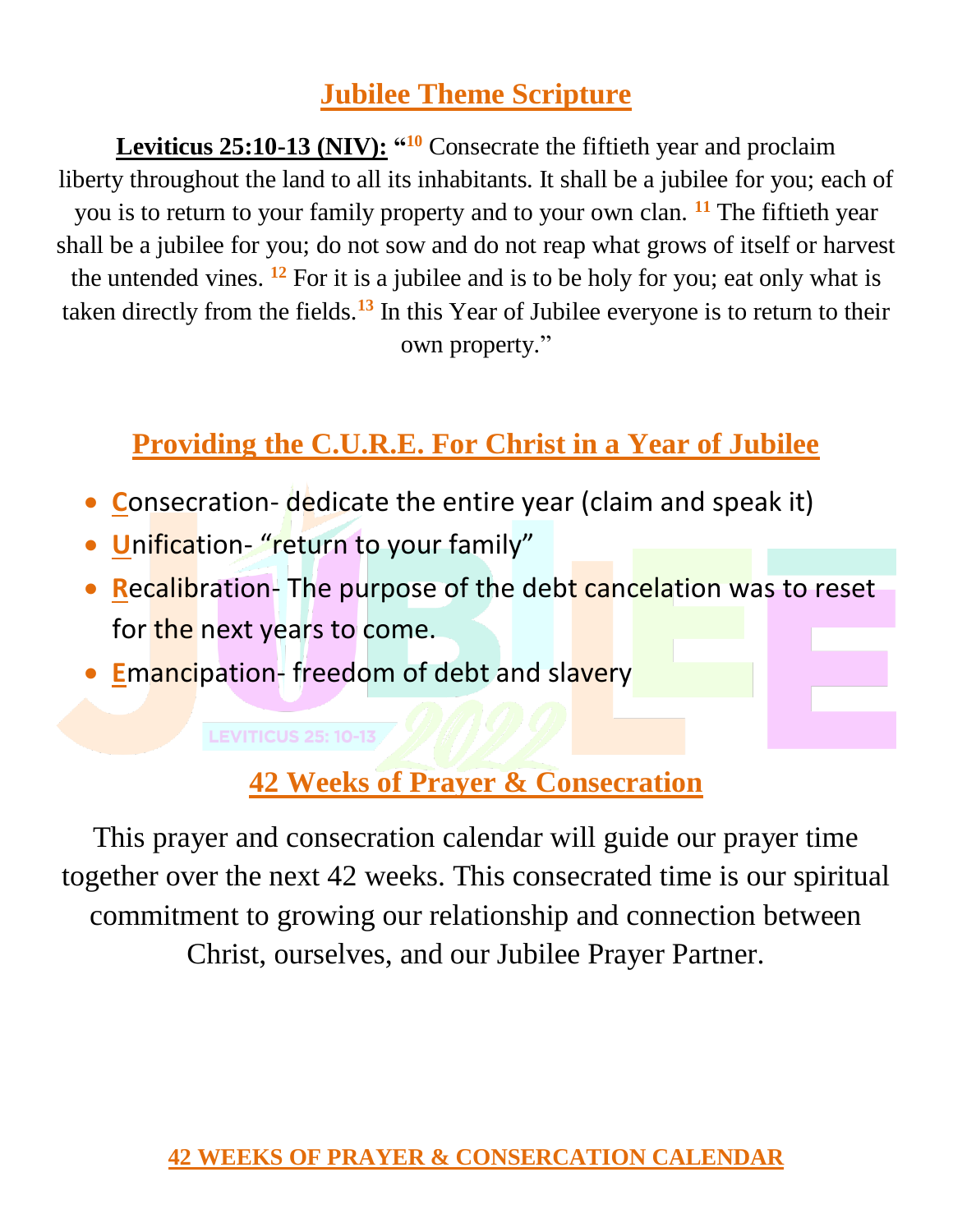| <b>MARCH</b>                   |                                                                                         |
|--------------------------------|-----------------------------------------------------------------------------------------|
| 7 <sup>th</sup>                | 7AM Prayer with Jubilee Partner—PRAYER FOCUS: Forgiveness                               |
| 14 <sup>th</sup>               | 7AM Prayer with Jubilee Partner-PRAYER FOCUS: Unity                                     |
| 21 <sup>st</sup>               | 7AM Prayer with Jubilee Partner—PRAYER FOCUS: Deliverance of Security & Prosperity      |
| 28 <sup>th</sup>               | 7AM Prayer with Jubilee Partner—PRAYER FOCUS: Sacrifices for Others                     |
|                                |                                                                                         |
| <b>APRIL</b>                   |                                                                                         |
| 4 <sup>th</sup>                | 7AM Prayer with Jubilee Partner-PRAYER FOCUS: Strength through unity                    |
| 11 <sup>th</sup>               | 7AM Prayer with Jubilee Partner—PRAYER FOCUS: Jubilee Growth Group                      |
| 18 <sup>th</sup>               | 7AM Prayer with Jubilee Partner-PRAYER FOCUS: Spiritual Connection with Jubilee Partner |
| 25 <sup>th</sup>               | 7AM Prayer with Jubilee Partner—PRAYER FOCUS: Family                                    |
|                                |                                                                                         |
| <b>MAY</b>                     |                                                                                         |
| 2 <sub>nd</sub>                | 7AM Prayer with Jubilee Partner—PRAYER FOCUS: Sick and the Poor                         |
| 9 <sup>th</sup>                | 7AM Prayer with Jubilee Partner-PRAYER FOCUS: The Nation                                |
| 16 <sup>th</sup>               | 7AM Prayer with Jubilee Partner—PRAYER FOCUS: Protection from the enemy                 |
| 23 <sup>rd</sup>               | 7AM Prayer with Jubilee Partner-PRAYER FOCUS: Purpose and Guidance                      |
| 30 <sup>th</sup>               | 7AM Prayer with Jubilee Partner-PRAYER FOCUS: Feel Gods Presence                        |
|                                |                                                                                         |
|                                |                                                                                         |
| <b>JUNE</b><br>6 <sup>th</sup> |                                                                                         |
| 13 <sup>th</sup>               | 7AM Prayer with Jubilee Partner-PRAYER FOCUS: Non-believers to find Christ              |
| 20 <sup>th</sup>               | <b>7AM</b> Prayer with Jubilee Partner—PRAYER FOCUS: Stronger Faith                     |
| 27 <sup>th</sup>               | 7AM Prayer with Jubilee Partner-PRAYER FOCUS: Humbleness & Humility                     |
|                                | <b>7AM Prayer with Jubilee Partner—PRAYER FOCUS: Revealing of Unconfessed Sins</b>      |
|                                |                                                                                         |
| <b>JULY</b>                    |                                                                                         |
| 4 <sup>th</sup>                | <b>7AM</b> Prayer with Jubilee Partner—PRAYER FOCUS: Growth in the Fruits of the Spirit |
| 11 <sup>th</sup>               | <b>7AM</b> Prayer with Jubilee Partner—PRAYER FOCUS: Thanksgiving unto God              |
| 18 <sup>th</sup>               | 7AM Prayer with Jubilee Partner—PRAYER FOCUS: Students, Teachers, Administrators &      |
|                                | <b>Staff</b>                                                                            |
| $25^{\text{th}}$               | 7AM Prayer with Jubilee Partner-PRAYER FOCUS: Peace                                     |
|                                |                                                                                         |
| <b>AUGUST</b>                  |                                                                                         |
| 1 <sup>st</sup>                | 7AM Prayer with Jubilee Partner—PRAYER FOCUS: Love for People                           |
| 8 <sup>th</sup>                | 7AM Prayer with Jubilee Partner—PRAYER FOCUS: Financial Freedom                         |
| 15 <sup>th</sup>               | 7AM Prayer with Jubilee Partner-PRAYER FOCUS: Courage and Boldness in Christ            |
| 22 <sup>nd</sup>               | 7AM Prayer with Jubilee Partner—PRAYER FOCUS: Prayers for Healing                       |
| 29 <sup>th</sup>               | 7AM Prayer with Jubilee Partner—PRAYER FOCUS: Prayers for Removal of Distractions       |
|                                |                                                                                         |
|                                |                                                                                         |

### **SEPTEMBER**

| 5 <sup>th</sup>  | 7AM Prayer with Jubilee Partner—PRAYER FOCUS: Obedience                |
|------------------|------------------------------------------------------------------------|
| $12^{th}$        | 7AM Prayer with Jubilee Partner—PRAYER FOCUS: Strength to Forgive      |
| 19 <sup>th</sup> | 7AM Prayer with Jubilee Partner—PRAYER FOCUS: Understanding God's Word |
| 26 <sup>th</sup> | 7AM Prayer with Jubilee Partner—PRAYER FOCUS: Spiritual Wisdom         |

### **OCTOBER**

| 3 <sup>rd</sup>  | 7AM Prayer with Jubilee Partner—PRAYER FOCUS: Spiritual Awareness    |
|------------------|----------------------------------------------------------------------|
| $10^{\text{th}}$ | 7AM Prayer with Jubilee Partner—PRAYER FOCUS: Letting Go of the Past |